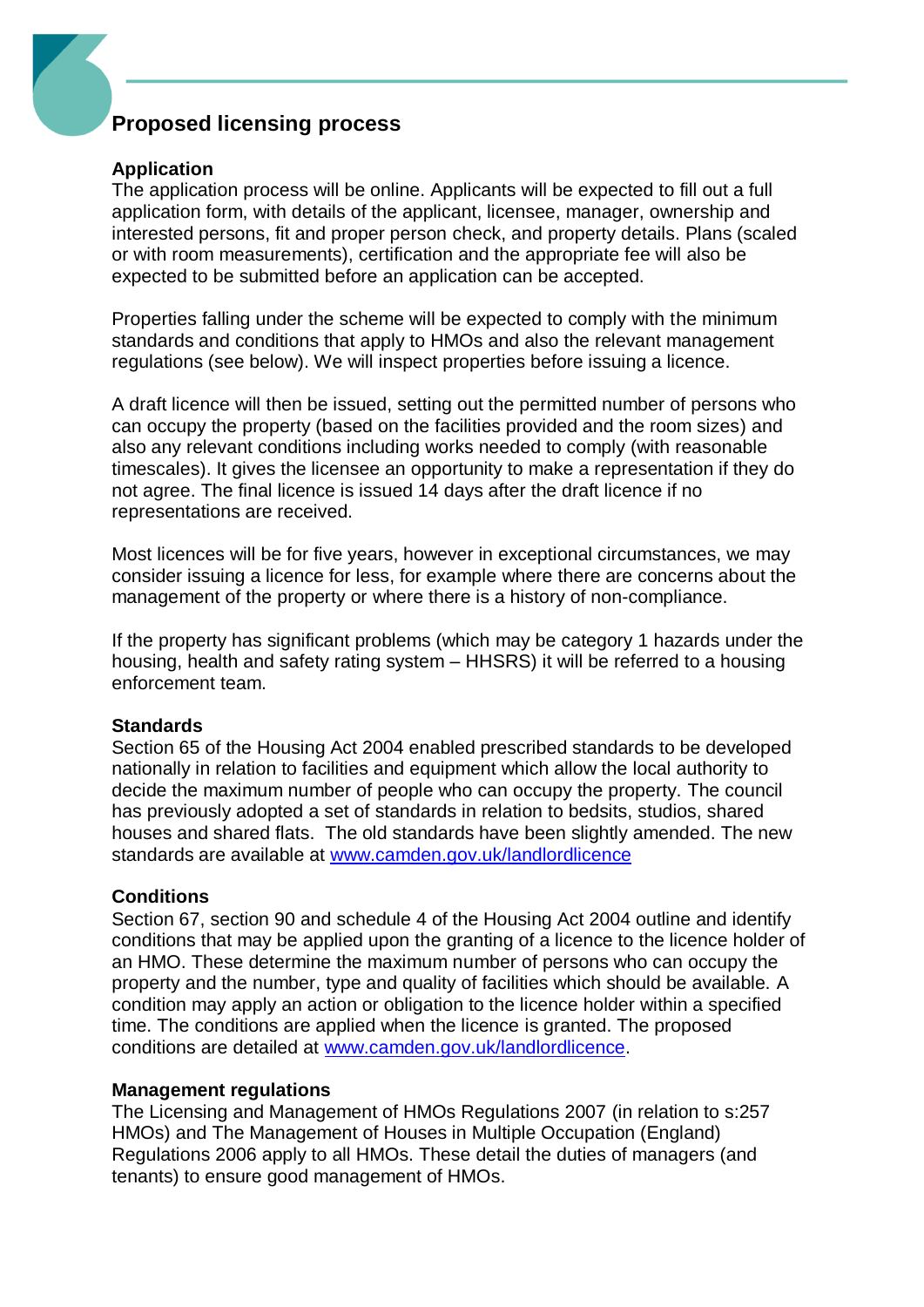The Council will produce a comprehensive guide to good management practices on the introduction of licensing which will incorporate the regulations and the London Rental Standard. This will take the form of a code of practice. Applicants must declare they will abide by the code of practice when they apply for a licence.

### **Housing, health and safety rating system (HHSRS)**

This is an evidence based system used to assess housing conditions. This replaced the old 'fitness standard' and was introduced in the Housing Act 2004. It applies to all properties whether or not they are licensed.

If any significant hazards are identified in a property during the licence inspection then the matter will be referred to a housing enforcement team for further action.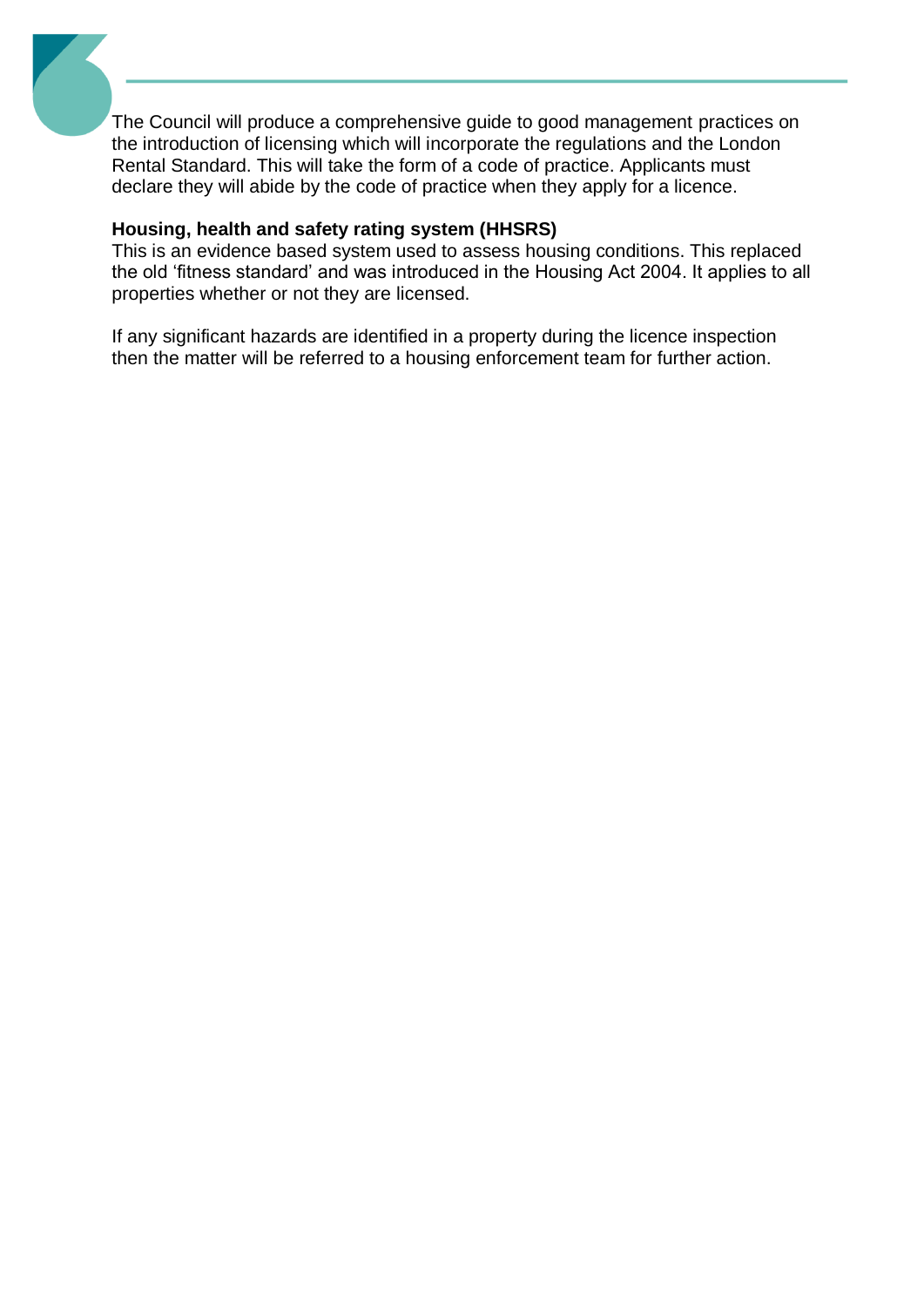# **FEES AND CHARGES FOR ADDITIONAL HMO LICENSING**

## **Licence application fees**

|                | <b>Prospective</b><br>licence holder                | Category                                                          | Fee                       | <b>Property type</b>                                                                                                                                   | <b>Note</b>                                                                                                                                                     |
|----------------|-----------------------------------------------------|-------------------------------------------------------------------|---------------------------|--------------------------------------------------------------------------------------------------------------------------------------------------------|-----------------------------------------------------------------------------------------------------------------------------------------------------------------|
| 1              | <b>Controls whole</b><br>building                   |                                                                   |                           |                                                                                                                                                        |                                                                                                                                                                 |
| a              |                                                     | Whole HMO                                                         | £450                      | Any HMO<br>building                                                                                                                                    |                                                                                                                                                                 |
| $\mathsf b$    |                                                     | Units within<br><b>HMO</b>                                        | £45                       | All individual<br>letting units or<br>dwellings                                                                                                        |                                                                                                                                                                 |
| $\mathbf C$    |                                                     | Discount for<br>accreditation                                     | 10%<br>of<br>total<br>fee |                                                                                                                                                        | The discount is<br>for licence<br>holders who are<br>accredited (by<br>an LRS<br>accrediting<br>body)                                                           |
| d              |                                                     | Discount for<br>prompt and<br>accurate<br>licence<br>application. | £100                      |                                                                                                                                                        | This will be<br>available for<br>applications<br>made without<br>intervention by<br>the council<br>where the initial<br>application is<br>full and<br>accurate. |
| $\overline{2}$ | <b>Controls</b><br>common parts of<br>building only |                                                                   |                           |                                                                                                                                                        | Does not<br>include<br>common parts<br>of purpose built<br>blocks                                                                                               |
| a              |                                                     | Common parts<br>only                                              | £450                      | Generally the<br>freeholder of a<br>house divided<br>into self-<br>contained units<br>will only be<br>responsible for<br>activities in<br>common parts |                                                                                                                                                                 |
| b              |                                                     | Discount for<br>accreditation                                     | 10%<br>οf<br>total<br>fee |                                                                                                                                                        | The discount is<br>for licence<br>holders<br>accredited (by a<br>LRS accrediting<br>body)                                                                       |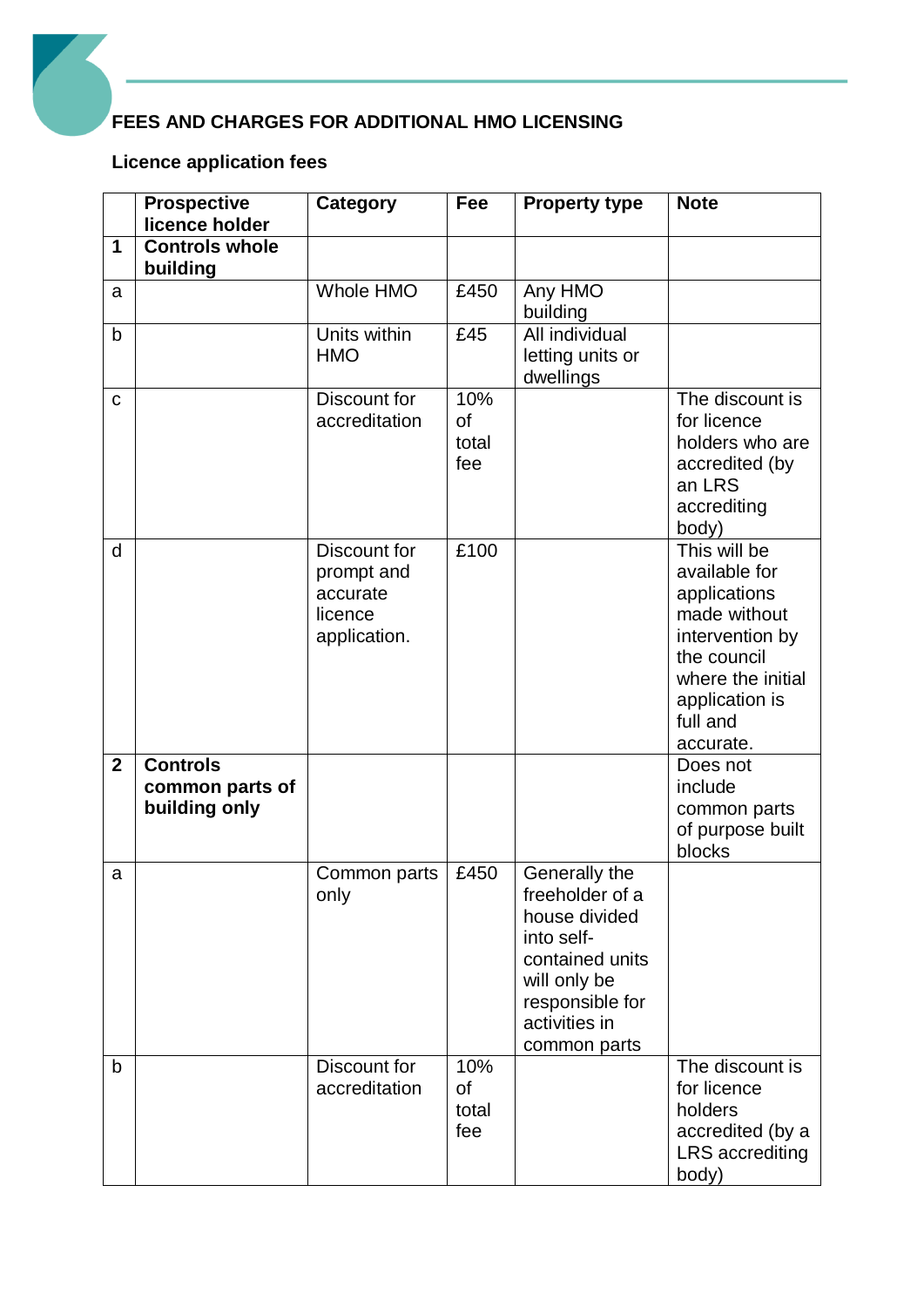| $\mathbf C$ |                                                                   | Discount for<br>prompt and<br>accurate<br>licence<br>application. | £100                             | This will be<br>available for<br>applications<br>made without<br>intervention by<br>the council<br>where the initial<br>application is                            |
|-------------|-------------------------------------------------------------------|-------------------------------------------------------------------|----------------------------------|-------------------------------------------------------------------------------------------------------------------------------------------------------------------|
| 3.          | Controls a flat<br>which is an HMO                                |                                                                   |                                  | full and<br>accurate.<br>Known also as<br>a flat in multiple<br>occupation                                                                                        |
|             |                                                                   |                                                                   |                                  | (FMO)                                                                                                                                                             |
| a<br>b      |                                                                   | Whole flat<br>Units within<br>flat                                | £450<br>£45                      |                                                                                                                                                                   |
| C           |                                                                   | Discount for<br>accreditation                                     | 10%<br><b>of</b><br>total<br>fee | The discount is<br>for licence<br>holders<br>accredited (by a<br><b>LRS</b> accrediting<br>body)                                                                  |
| d           |                                                                   | Discount for<br>prompt and<br>accurate<br>licence<br>application. | £100                             | This will be<br>available for an<br>application<br>made without<br>intervention by<br>the council<br>where the initial<br>application is<br>full and<br>accurate. |
| 4.          | <b>Change to</b><br>licence holder                                | Any HMO                                                           | As                               |                                                                                                                                                                   |
| 5.          | <b>Variation to</b><br>licence because<br>of works carried<br>out | Any HMO                                                           | above<br><b>No</b><br>fee        |                                                                                                                                                                   |

\* The Council may decide to prosecute if a person in control fails to licence a relevant property. This can result in a fine of up to £5,000 (as well as other penalties).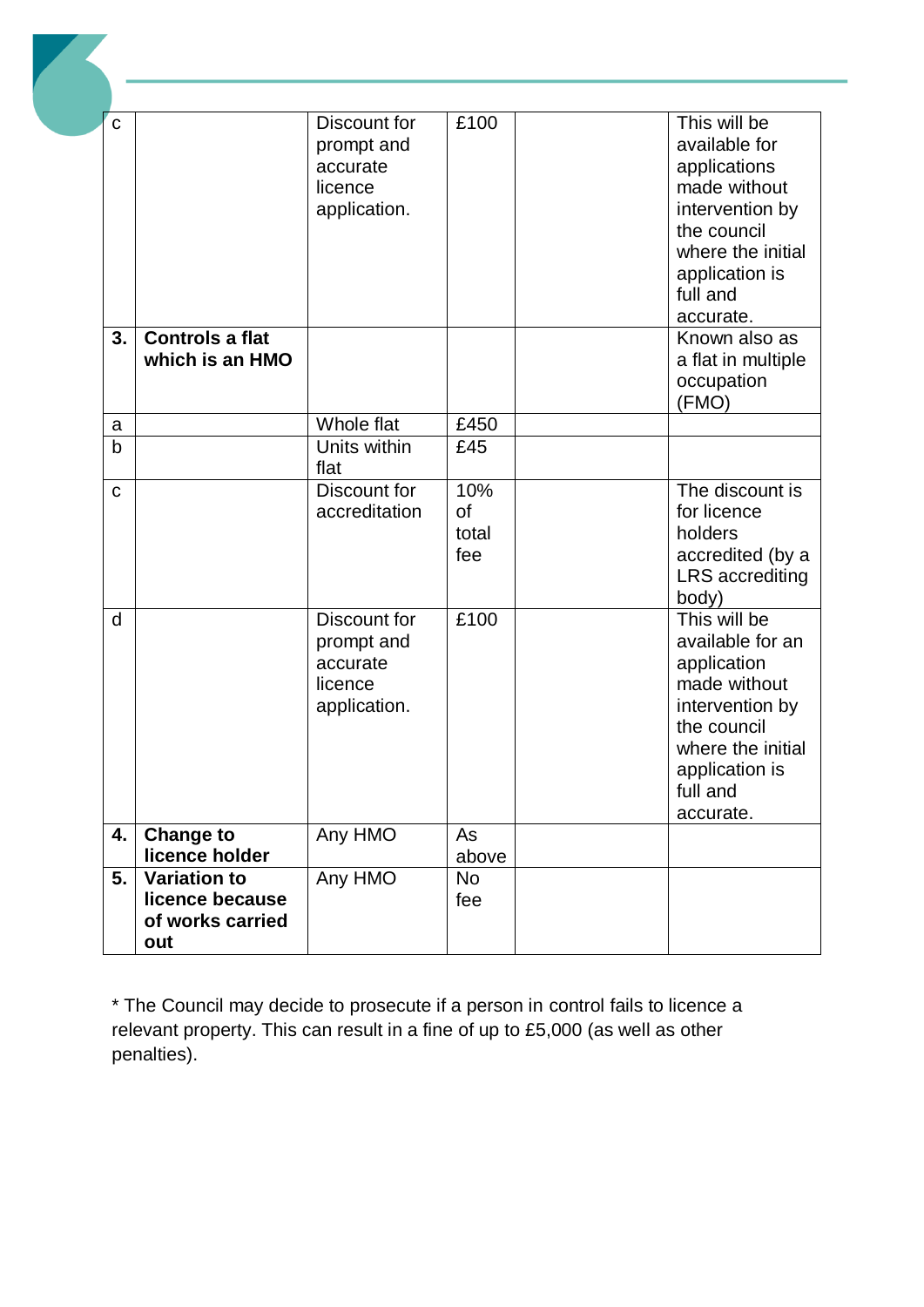## **Licence Application Fees**

## **What is an HMO?**

Separate advice is given on the types and structures of buildings that are considered HMOs for the purposes of additional licensing. The draft fees identified assume that properties are relevant HMOs.

## **The licence applicant**

The licence applicant will be the person who is most appropriate person to be the licence holder. There are a number of scenarios that could apply in relation to the fees charged. These include:

- A freeholder of a house converted into flats each occupied by a single household, where the freeholder has no responsibility for issues within flats. The freeholder will pay a fee of £450.
- A freeholder of a house converted into flats each occupied by a single household where the freeholder owns or manages some or all the flats. The leaseholder will pay a fee of £450 plus the relevant unit charge for the number in the freeholder's control.

For example a freeholder who controls and rents out three flats within the building will pay a fee of £585 (£450 plus 3 x £45).

 A leaseholder owning a flat divided into units and let to more than one household within a house will be the owner of a flat in multiple occupation (FMO). The leaseholder will pay a fee of £450 plus the relevant charge for the number of units within the house.

For example a leaseholder who controls and rents out four rooms within the flat will pay a fee of £630 (£450 plus  $4 \times £45$ ).

## **Fee basis**

Fee levels are based on a range of anticipated timed activities involved in the processing of licence applications and ancillary operations in line with section 63 of the Housing Act 2004.

Income from licensing fees will be used only for licensing and ancillary purposes as enabled by the Housing Act 2004.

Fees identified in the table are subject to change if during the consultation process there are alterations to the scope of the scheme and type of HMO that will be included within the scheme.